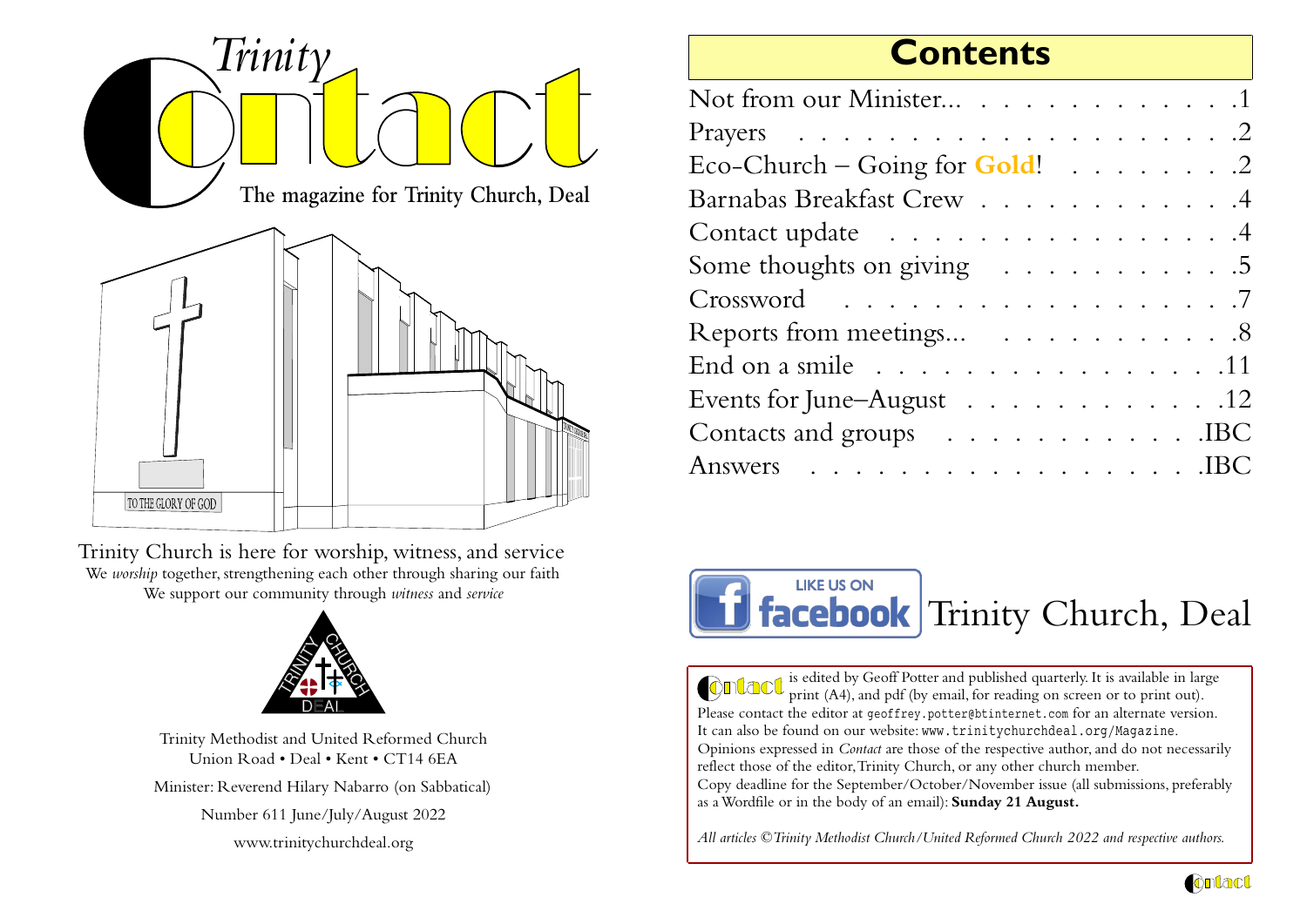### Not from our Minister *May 2022*

### Dear Friends,

While the Minister is away, the Senior Steward will play...

As you are aware from the weekly Newsletter Hilary is on Sabbatical until mid-August;this means that I have to look after the congregation during her absence.

When I first became a Steward in 2014 little did I know that it would lead to the position I'm in, especially with the changes we have encountered since 2020. Covid brought many new challenges to me and my fellow Stewards and the Trustees, even with the 'new normal' we are faced with new scenarios all of the time which havemeant changing things that we have done in the past.

Change can be either a good thing or a bad thing. The good things are discovering thatwhat we have changed has worked better than in the past. The bad things arediscovering that not everyone likes the good things...

A good thing is we only have one reader for Sunday services thus making it selfishly easier from my point of view due to the shortage of readers available. Our Newsletter has expanded from a Sunday afternoon summary of what happened in the service and what to expect for the next week, to almost a mini-*Contact* with up-to-date news and information published every Saturday. But a bad thing is that because of the reduction of social meeting reports *Contact* will remain a quarterly publication. But a good thingis that printed copies will be available...

So like life in general we have to put up with good and bad all the time, although mostof it seems bad at the moment. But the good thing is that our congregation isreturning to probably 60 per cent of what it was pre-Covid, and slowly rising.

But we should remember that God does answer our prayers in his own way, it may notbe the way we want but the change is for the better. Using our Christian faith as a foundation for our life is a good thing, it teaches us tolerance, forgiveness, and to love one an other in a wholesome and respectful way, and helps to keep the bad things atbay. It is not for us to judge people and their choices in life – that is the Lord'sprerogative – we should embrace all in the same way.

A year ago a friend of mine called me to say that he was diagnosed with terminalcancer and would I conduct the funeral service for him. His decision was that it shouldbe a non-religious service and I agreed to conduct it. He died in April, and just a few weeks ago I and his family and friends celebrated his life. To me it was a privilege to saygoodbye to the first friend we made in Deal. It was his choice to have a non-religiousservice, and I think nothing less of him for making that decision.

Likewise we should think nothing less of anyone because of their choices in life...

Geoff

**Contact** 

**Your prayers**

Please continue to pray for those needing special care and treatment.

*Merciful God, we remember before you all who are sick this day. Give them courage to live with their disease. Help them to face and overcome their fears. Be with them when they are alone or rejected. Comfort them when they are discouraged. Touch them with your healingSpirit that they may find and possess eternal life, now and forever. Amen*.

**Prayers**

#### **Please remember in your prayers:**

The people of Ukraine who continue to suffer the ravages of war.

The refugees of Ukraine seeking peace and safety in other countries.

The Russian people who are being denied the truth by their government.

 The women and young girls in Afghanistan who are again being abused, mistreated,and prevented from getting an education.

 Those people who lived in Afghanistan who have now been placed in differentcountries as they try to build a new life.

 The children and teachers of the school in Uvalde, Texas, their families and friendswho mourn their senseless loss.

Those suffering from long-term illness.

Those people relying on Foodbanks to feed them.

The frontline workers in all walks of life who have risked their health to keep us safe.



# **Eco-Church – Going for Gold!**



As you may know, Trinity Church is Going for Gold. Alongside our sisterchurches in the Circuit and URC Synod we are committed to the Eco-Church project. There are three levels of Eco-Church award: bronze, silver,and gold, in various areas of church

life. Some of these we already meet, or intend to shortly, and we hope to havenews soon about our first award.

To find out more about the awards system, visit the Ecochurch website athttps://ecochurch.arocha.org.uk/



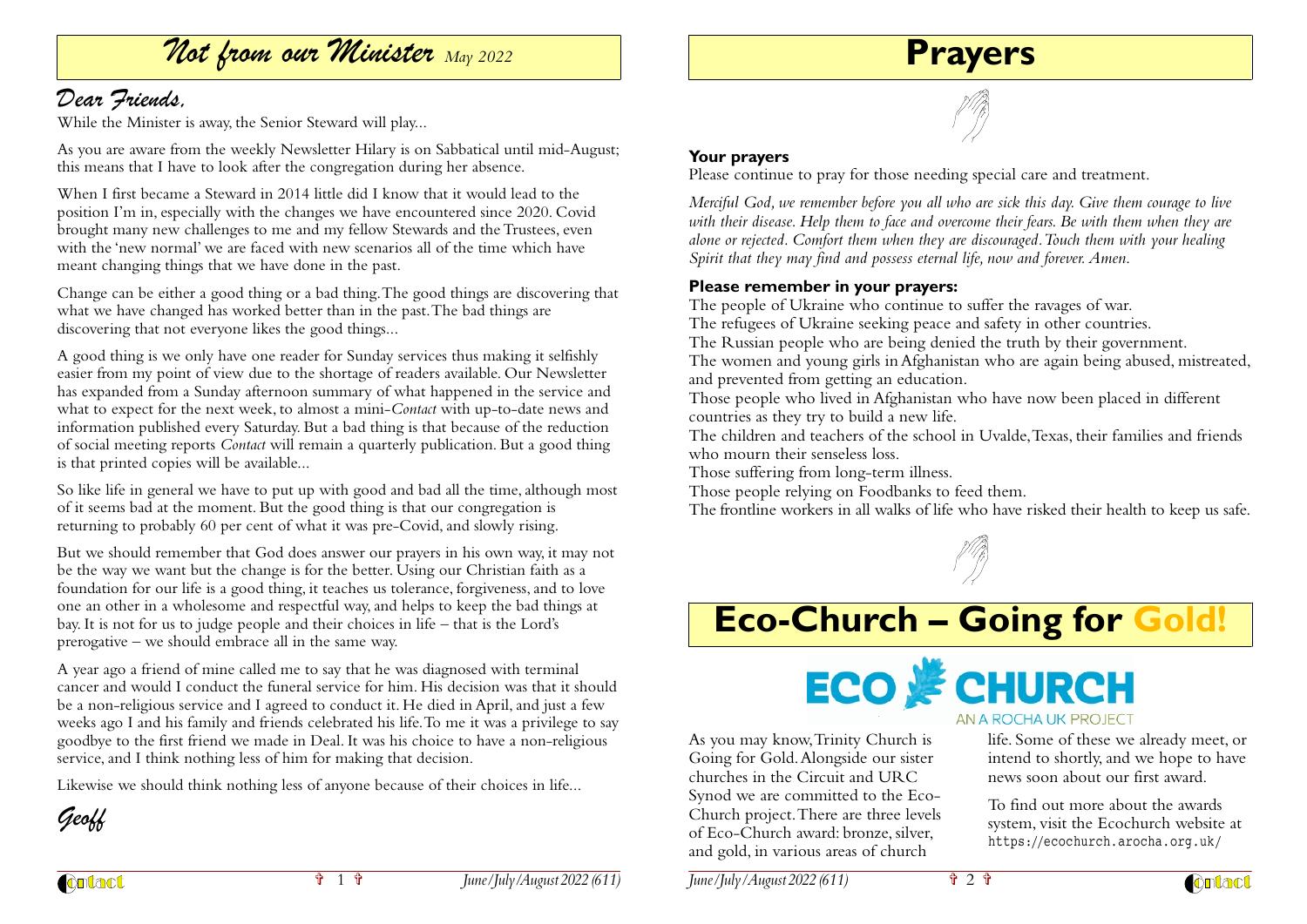One of the areas, recycling, not onlycovers what we do in our church building but how we are inspired tolive as individuals.

#### **Focus on Recycling**

 We all know the mantra: reduce reuse – recycle. But how can we recycle more effectively? I always wantto think that I waste as little as possible. It's not a new idea, there's a reason the saying is 'waste not, wantnot'. It's good for the planet andultimately good for our pockets too.

Recycling opportunities are offered in a huge variety of ways and places that I am discovering new ones all the time.Some of these you may be familiar with, and the ones which I mention are not an exhaustive list but will hopefullyencourage and inspire you to reducewaste as much as possible.

The first thing is swapping or donating clothing or goods which are still useful.One person's trash is another person's treasure, they say, and Deal is plentifullysupplied with charity shops. With the cost of living going up, these local storeswill be increasingly helpful for many. Most shops have contact with someonewho will buy substandard clothing to recycle into rags – paying the charity by the kilo and recycling the fibres intowadding rather than sending it to landfill. So, if you're not sure whether agarment is saleable – give it a go!

Many items can be easily recycled kerbside or at the tip – here are acouple of sites for more info:https://www.kent.gov.uk/ environment-waste-and-planning/ rubbish-and-recycling/householdwaste-recycling-centres/find-yournearest-tip/deal and https://www.dover.gov.uk/ Recycling—Waste/Collection-Service/FAQs/Recycling.aspx

Soft plastics such as plastic bags, butanything with "LDPE" on it, and anything marked with 'recycle with soft plastics locally' printed next to the recycle sign on the packaging, will betaken by supermarket recyclingcollection points.

The Circuit Discussion Group, which currently focuses on Eco-Church, thecost-of-living crisis, and Ukraine is open to anyone to join in and meets by Zoom.At a recent meeting, I learntthat medication blister packs (pleasemake sure they are empty) can berecycled at some Superdrug stores.

If you have any top tips for recycling, please let me know, so that they can beshared as widely as possible.

#### Sally Russell Eco-Church Co-ordinator for Trinity Church

*(All URLS listed in this article will be available as live links in the Newsletter forthe next few weeks. –Ed)*

### **Pause for thought**

*Kindness is the language which the deaf can hear and the blind can see*

### Mark Twain

ነ 3 ነ

**Contact** 

*June/July/August 2022 (611)*

### **Barnabas Breakfast Crew**

#### **Still going!**

 We returned to our new normal on 14 May with our lovely breakfast followed by a trek back to Trinity where we had a discussion led by Father Stephen Young onBrea

the subject of coping with Covid. We have now a calendar fullof speakers for the rest of the year so exciting times ahead!

We meet regularly on the second Saturday of each month atSpires Café, 8am. Our next three meetings are:

Saturday 11 June; Saturday 9 July;Saturday 13 August.

The group is open to all men who like a hearty breakfast and good fellowship. Formore information or to book a place, or if you are unable to attend please emailColin Spicer at: oldcdog8@gmail.co.uk.

# *Contact* **update**



I will try to keep finding the occasional piece to fill out the pageswhen time permits, but this can be time-consuming. So why not writesomething for us?

Some of our 'ads' will be returning, like the Trinity Toddlers who hope toresume meeting in the next few weeks, and when we have the main kitchen re-opened we may be able tofeature the Tuesday Lunch Club.

*The Lantern* (the parish magazine of StAndrew's Church) is down to 16 pages, of which 4 are adverts, and itseems to have moved to a quarterly publication...so we are not alone.

#### **A little spring clean...**

 You may have noticed a subtle changein design with this issue; the headers for each article now reflect the colour used for each magazine. This issue has a yellow title (reflecting summer, and the next issue will be a shade of brown(reflecting autumn). Clever eh?

aba

There is another tiny change which you will have to seek out yourself. If you can't find it I will let you knowwhat it is if you ask me. And it issubtle...

#### **And finally...**

 Our next issue comes out at the end of August, so why not try to compose a poem, write a history article, or pen your own thoughts on your faith? Theodd joke or story would also be helpful, and pictures can always add abit of context to anything.

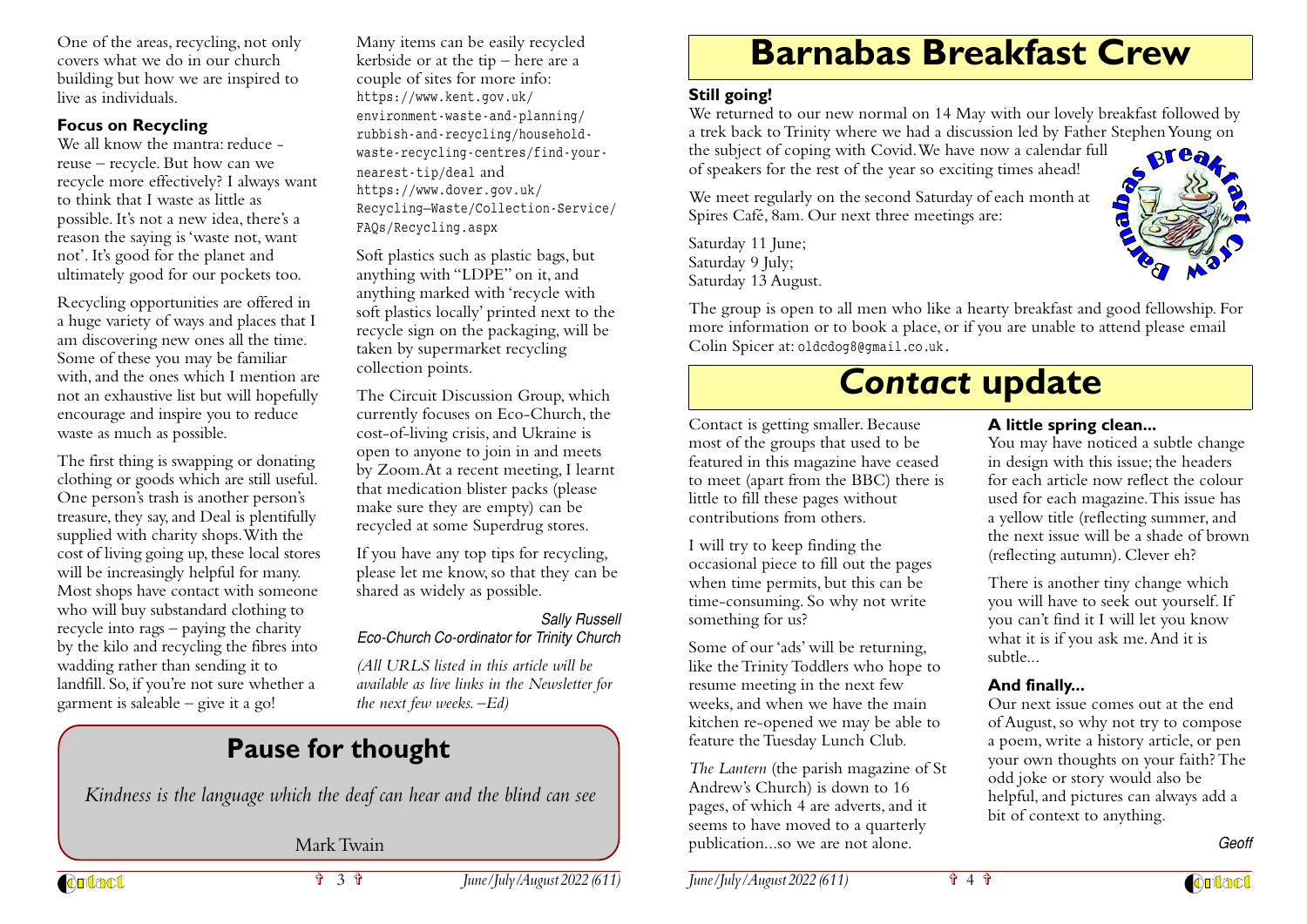# **Some thoughts on giving**

*From the Parish Window:*

#### **Why do we, as Christians, give?**

 We give to keep the church building warm and in good order, and that's important. Who can blame people for staying away from church if the pub is cosier? We give to help pay the Minister's stipend and expenses; and to support world-wide mission, and to put in effect our Lord's command to tell the world andto make disciples of all nations; to help the needy and hungry about whom Jesussaid: *inasmuch as you do this for these my brothers, you do this for me.*

We give to finance central organisations of the Church but the most important and our first reason for giving should be in thanksgiving for the generosity of God, forhe so loved the world that He gave his only Son.

Giving is our response to the love of God. Only as Christians can we fully appreciate this, because it's in the nature of being Christian. We need to think aboutthanking God for that generosity to us; His love for us, and for the fact thathowever 'busy' we are, and disobedient, He's always there.

In Genesis we hear how God made a Covenant with Noah, an agreement. The story of how his family was saved from the Flood. God made many covenants withHis people in which He promises that He will never forget us.

The covenants God made with us are unconditional.

What then shall we say to this love of God, what shall we say about the signs of hislove; the cross, the bounty he gives us in the food and drink which sustain us?

Christian Giving begins with seeing the awe and wonder of God in our lives; it'snot about giving our fair share. That's great for Rotary or Lions, but it's notChristian Giving.

It's not about paying our dues; that's fine for the golf club or the PTA, but it's not Christian Giving. It's not just about turning up at the Christmas Fayre with someold toys or bric a brac that we don't want; that's not Christian Giving either. Christian Giving is risky because we have to understand the awe and wonder ofGod, and that can be uncomfortable; but that's where Christian Giving begins.

It's no good clamouring after all that this world can offer in the way of riches, of seeking to fill our coffers and ignoring the needs of others. God provides all that we need, but he asks us to put His needs first when we're spending our money orusing our abilities;

His needs as seen in the needs of others.

We are asked, like the Corinthians, to be generous. As Paul says in 2 Corinthians 8,

*For you know the generous act of our Lord Jesus Christ, that though he was rich, yet for yoursakes he became poor, so that by his poverty you might become rich.* The Macedoniansgave beyond their means.

One of the greatest marks that a heart has been truly touched by the grace of God is that it counts giving as a privilege. God provides all that is needed to do his workand to live well. The problem is that some gather more than they need and othersare unable to gather enough. God intends us to level things out. In other words, God had given the Corinthians more than enough now, so they should share itwith the impoverished church in Jerusalem.

How do we approach giving our offerings to the Lord? Is this a task we're glad to do, or does this feel more like a necessary evil? Sacrificial giving is a tremendous act of faith. It has been said that the other problem with giving until it hurts, is that we have such a low threshold of pain. Anytime our Christian nature wants to commit to generous and consistent giving, our sinful nature is right there to squeal out itsobections.

*But this will cut into our money for that cruise!*

*But if we give this to church, how can we be able to afford payments for the new car.*

*With the economy slowing down, don't we need to cut back on the standing order to church,so we can maintain our standard of living?*

On the one hand, we can't give when we don't have; especially in tough economictimes. But, we have to try and maintain our giving if we can, and offer God the 'First Fruits'. There's a tension between satisfying our 'needs', honouring God, andsatisfying our 'wants'.

So, let's examine our lives, to look at all that we do, and ask ourselves if we aretaking the easy way. Or is there something we can do to be more loving andcaring, generous and committed people?

#### Neil Bradley

*Note from the Editor with his Trustee and Finance Committee hats on but not necessarilytheir point of view:*

 Our giving at Trinity has understandingly dropped over the last few years. We are grateful to those who have continued to contribute by standing order, and since our return the plate-giving has helped to offset some of our expenses. But we, and the Circuit, are like everyone else (apart from the oil companies): we are having tocope with the spiralling costs of inflation and with the belief that costs go upquickly but come down extremely slowly, if at all.

This is not a plea for you to dig deeper, although giving more will always be gratefully received. It is just a reminder that we have to be vigilant with our outgoings so we can provide an environment that is safe and welcoming toeveryone.

ነ 5 ነ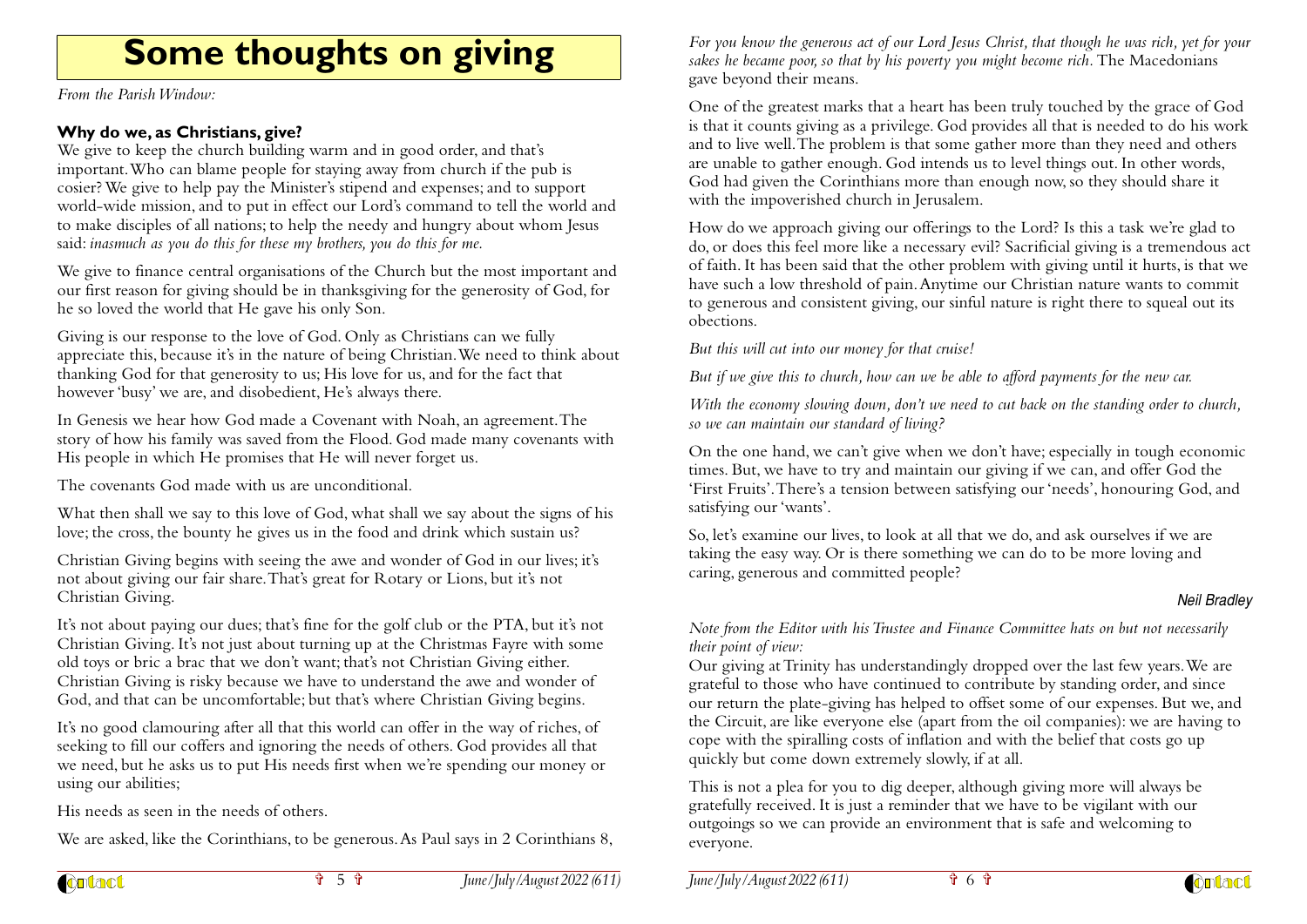### **Crossword** by kind permission of Dennis Finch, Downsview MC

|                         | $\vert$ 1 | $\overline{\mathbf{2}}$ |                 | 3               |    | $\overline{\mathbf{4}}$ |                 | 5               |                 | 6  |    | <b>Scribbles</b> |
|-------------------------|-----------|-------------------------|-----------------|-----------------|----|-------------------------|-----------------|-----------------|-----------------|----|----|------------------|
| $\overline{\mathbf{7}}$ |           |                         |                 |                 |    |                         |                 |                 |                 |    | 8  |                  |
| 9                       |           |                         |                 |                 |    |                         |                 | $\overline{10}$ |                 |    |    |                  |
|                         |           |                         |                 |                 |    | 11                      | $\overline{12}$ |                 |                 |    |    |                  |
| 13                      |           |                         | 14              |                 | 15 |                         |                 |                 | 16              |    |    |                  |
|                         |           |                         | $\overline{17}$ |                 |    |                         |                 |                 |                 |    |    |                  |
| 18                      |           | 19                      |                 |                 |    |                         |                 |                 | $\overline{20}$ |    | 21 |                  |
|                         |           |                         |                 | $\overline{22}$ |    |                         |                 |                 |                 |    |    |                  |
| 23                      |           |                         |                 |                 |    |                         |                 |                 | $\overline{24}$ | 25 |    |                  |
|                         |           |                         |                 | $\overline{26}$ |    | $\overline{27}$         |                 | 28              |                 |    |    |                  |
| 29                      |           |                         |                 |                 |    | 30                      |                 |                 |                 |    |    |                  |
|                         |           |                         |                 |                 |    |                         |                 |                 |                 |    |    |                  |
|                         | 31        |                         |                 |                 |    |                         |                 | 32              |                 |    |    |                  |

#### **Across**

1. Prophet

- 4. Except when
- 9. Patrick is its national saint
- 10. Corpulent
- 11. For tea or ashes!
- 13. Manna for instance
- 16. Religious observance
- 17. Exhibit
- 18. Money for musicians
- 20. Bitter plant
- 22. Bible book (OT)
- 23. Woodwind instrument
- 24. Ruth married him (Ruth 4:13)
- 26. Past
- 29. Colour
- 30. Highest possible
- 31. Go away
- 32. Anti-Christian Roman Emperor

#### 26. Operatic song27. Leave out

25. Edible mollusc

28. Bovine animals

# **Reports from meetings...**

#### **Edited minutes of the Trustees' meeting held via Zoomon 28 March 2022 at 19:30**

*Attendees:* Sally Russell (SR, Secretary), Geoff Potter (GP, Senior Steward, Interim Bookings Secretary), Neil Adams (NA, Senior Property Steward, Interim Treasurer),Pam Hawkins (PH).

*Chair and Zoom host:* Rev Hilary Nabarro (HN, Minister)

Welcome and opening devotions. Apologies from Val. Hilary told us the story ofMary of Egypt. There were no corrections to the minutes of the last meeting.

### **Reports:**

**1.** *Finance:*

Presented by the Interim Teasurer

Neil presented a finance statement. Unfortunately Nationwide are not opening charity accounts, so our planned change to that bank is not able to go through as planned. We therefore propose that we continue with HSBC at the moment.The accounts have been accepted and verified by the Auditor.

*The next part of the meeting dealt with the changes we need to make to try to get back to the'new normal'.*

- **2.** *On-site Worship on Sunday mornings.*
	- a) Masks. Agreement was unanimous amongst those present to move to makingthe change from recommendations and rules towards personalresponsibilities in line with Government guidelines.
	- b) Layout of the Sanctuary. GP proposed having one side for those who feel safer wearing masks and continuing to socially distance, and one side forpeople who choose not to.
	- c) Timing. We agreed to return to a one hour, five hymn pattern as was ourpre-pandemic practice.
	- d) After services. Coffee and tea after the service can continue as soon as we can service, PAT and deep clean both kitchens. NA plans to arrange this forhis week off which is the week beginning 4 April. Those making drinkswould be asked to wear well-fitting masks.
	- e) GP feels that it is too much to continue to provide the printed services on Saturday along with the newsletter, and HN affirmed that the Ministers and Preachers are finding it very burdensome to write the service out in full wellin advance. Therefore it is planned to find out how many people still need this and provide printouts of the Methodist Sunday Service for those whowould like it.

**Contact** 

#### ነ 7 ነ

23. Burden

**Down**

3. Harvest

8. Festival

2. Choose by vote

12. Slightly indecent14. A Diocese

15. Jumped like a 5 down

this (Psalms 9:9) 20. Worn by a priest21. Skin complaint

19. The Lord is a refuge in times of

5. GB emblem 6. Policeman7. Hotel Bible man

4. Bangladesh language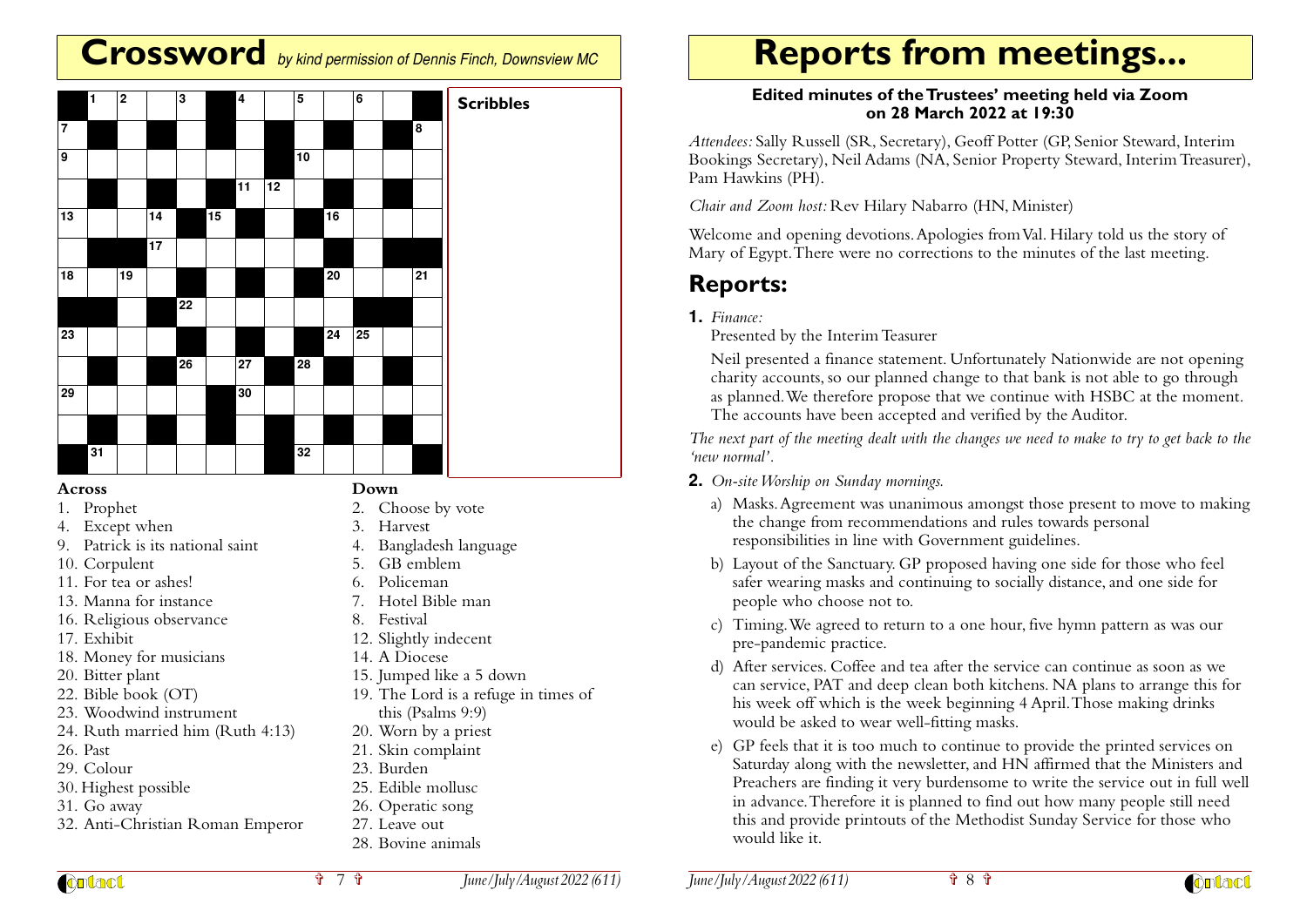- **3.** *Other activities during the week.*
	- a) On-site. There are none at present or planned for the near future.
	- b) On-line. We agreed to continue the Trustees' meetings on-line. This will form part of our Eco-Church commitment
- **4.** *Cover during Hilary's sabbatical.*
	- a) Preaching plan GP has arranged cover for preaching or local arrangement.
	- b) A route by which people can access Ministerial support. We suggest Emmanuel and Paul Dean to be copied in on any issues which arise. GP is happy to be the first point of contact and he will deal with things or ask forsupport.
	- c) Trustees meetings can be chaired by any of the trustees. Sally offered to takeout a Zoom account paid for by the church and host those meetings.
	- d) Preparation and clearing up after communion in the absence of Communion Stewards needs to be considered and volunteers for this taskare needed.

We also discussed going up to the rail for those who want to, and being served in their socially distanced seats for those who want to as a form of hybrid-stylecommunion.

**5.** *Hire of the premises.*

GP is adjusting the booking forms to include a recommendation about healthand safety including remarks about wearing masks. This will replace the requirement for a Risk Assessment. NA and GP have found that we need to increase the prices for hire of the various rooms of the building. Hall Hire isexpected to increase from  $\angle$ ,35 to  $\angle$ ,40 from 1 September. There will be an additional surcharge of  $\zeta$ 5 for use of the main kitchen. This reflects the increased cost of energy.

- **6.** *Results of the Pastoral Questionnaire.*
	- a) There was general enthusiasm for the support of fellow church members andwe have decided to revisit the Pastoral Visting system.
	- b) Having received a letter from two housebound members we are going to tryand see whether we can record an audio version of the service to enablethose people to remain connected.

There was no other business for consideration.

Date of next meeting. 25 April 2022 at 19.30. Closed with the Grace.

#### **Edited minutes of the Trustees' meeting held via Zoomon 25 April 2022 at 19:30**

*Attendees:* Sally Russell (SR, Secretary), Geoff Potter (GP, Senior Steward, Interim Bookings Secretary), Neil Adams (NA, Senior Property Steward, Interim Treasurer),Val Newman (VN), Pam Hawkins (PH).

**Contact** 

*Chair and Zoom host:* Rev Hilary Nabarro (HN, Minister)

Welcome and opening devotions. Hilary spoke about the disciples meeting withthe risen Jesus on the road to Emmaus.

Minutes from the last meeting were approved and there were no matters arising,not otherwise addressed.

### **Reports:**

#### **1.** *Booking forms for hiring rooms in the Church:*

Presented by the Interim Booking Secretary

Geoff is still working on the forms but has been in touch informally with thegroups currently booking the hall to advise them of the expected priceincreases planned for September.

#### **2.** *Property:*

Presented by the Senior Property Steward

The kitchen equipment is now serviced and updated although the hostess trolley and the electric convection oven are beyond repair and need to be replaced. SR noted that the salt in the dishwasher needs to be checked weeklyor every other week, and NA agreed to do this.

#### **3.** *Finance:*

Presented by the Interm Treasurer

This was covered at the last meeting. NA has proposed to present the financialstatement every 2–3 months subject to no urgent attention.

**4.** *Safeguarding:*

Presented by the Safeguarding Officer

HW confirmed that everyone who has done the advanced course would nothave to do the refresher training as well.

- **5.** Eco-Church. No updates this month (but see page 2).
- **6.** *Circuit Meeting Items:*

GP proposed to write back to Angela Pilgrim to ask for the circuit meetings tobe hybrid or Zoom meetings to enable wider attendance. It is also moreecological not to expect everyone to drive to the meetings.

HN mentioned the presentation by Michelle Legumi, who was asking for volunteer churches to work with to consider some social outreach programmes.GP agreed to contact Michelle before she goes on sabbatical.

**7.** *Any other business:*

We discussed the possibility of having Tea and Hymns, should people be interested. Geoff offered to contact Bradfield Residential Home to sound outtheir thoughts.

Date of next meeting. Monday 6 June 19:30 by Zoom. Closed with prayer.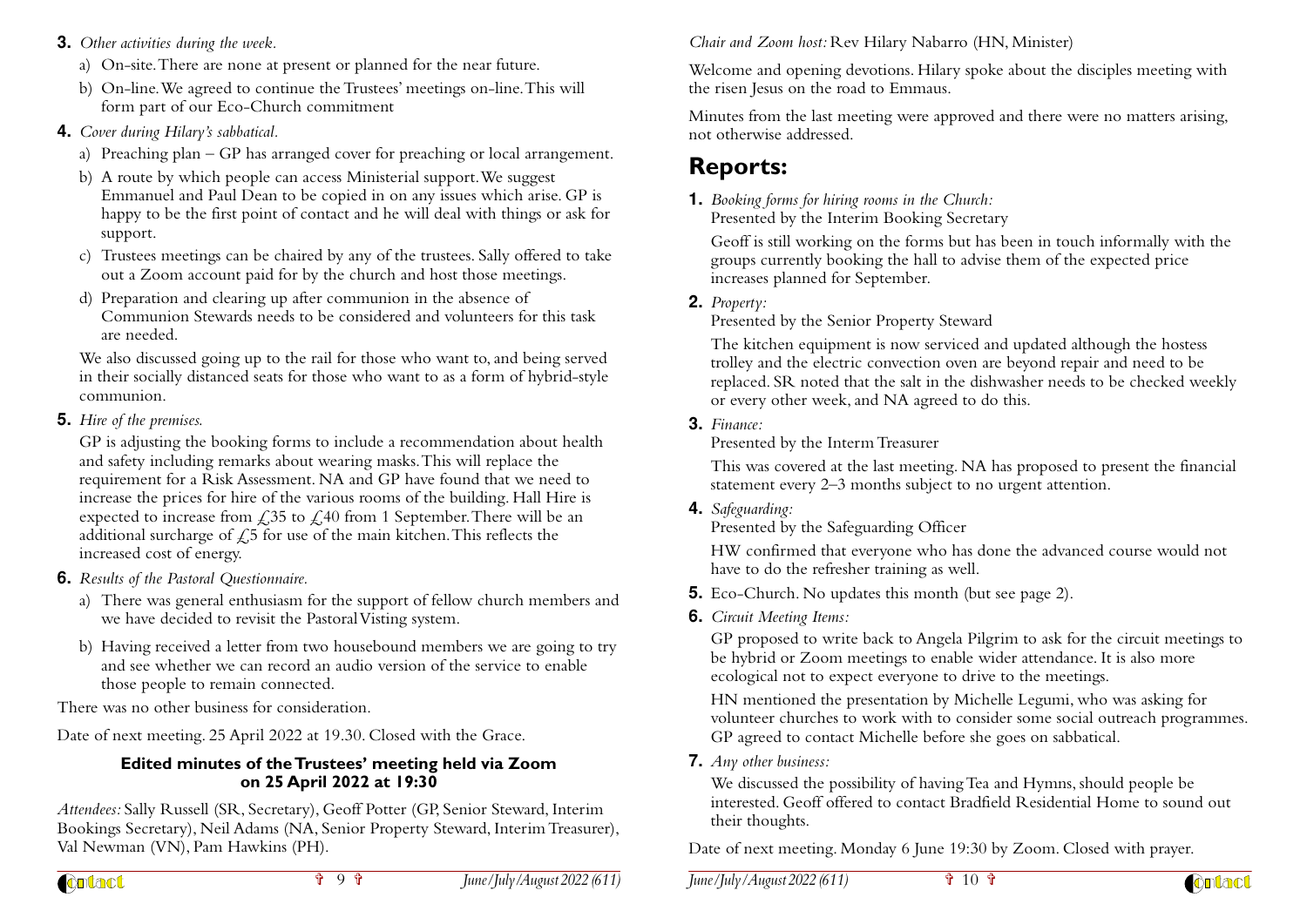### **End on a smile**

#### **The Frodigal Fun (try reading this aloud)...**

*(From the Parish Window)*

Francis the Foolish felt a filial fondness for his flawless, fastidious father, Ferdinand the Fourth. Following one February fortnight, Francis, feeling footloose and frisky,forced his fond father to fork over five hundred forty five farthings, then fled hisfather's fertile fief.

Fleeing to foreign fields, Francis finally frittered away his fortune on fickle females,firkins of foaming ale, freeloading friends and feasting.

Fleeced by those fiendish fellows of the fleshpots, and facing fateful failure and famine, Francis finally found himself flinging foul feed to the swine in a filthy farmyard as a forlorn farmhand. Footsore and famished, he fain would have filledhis flaccid frame with filched food but found it fit for only a footman.

"Fie!" flared Francis, "My Father's flunkies fare far finer."

Fortunately the frazzled fugitive finally faced the facts. Frustrated from failure andfulfilled foreboding, he fled forthwith to his faraway family.

Falling fatigued at his father's feet, Francis feebly phrased his feelings: "Father," hefumbled, "I've flunked - and fruitlessly forfeited family favour ... forgive me."

The far-sighted father, forestalling future family fissures flagged his flunkies. "Fetcha fatling from the flock and fix a feast for Francis. Forthwith. Fall to Faster!"

Frederic the Feculent, Francis' feisty, fault-finding brother, frowned upon his father's forgiveness of Francis' former philandering."Flog the Flounder!" he fumed. But thefaithful felt that Francis' former foibles should be freely forgiven. "Filial fidelity iswhat fathers are for, Frederick," said Ferdinand with feelings flowing.

Forsooth, the fugitive is found, so what forbids festivity? Fly the flags freely, amidfifes, fiddles and fanfares . . .FLING A FEAST!"

Francis, face flushed, foreswore frippery forevermore by forcing his frame into afriar's frock.



# **Events for June–August**

Trinity services are in *italics,* Communion services are in **bold**.

### June

| Wednesday 1  | 11.00 | Bible Study Group†                 |
|--------------|-------|------------------------------------|
| Sunday 5     | 10.30 | <b>Rev Roger North (Pentecost)</b> |
| Monday 6     | 2.00  | Zoom Bible Study                   |
|              | 7.30  | Trustees' meeting                  |
| Wednesday 8  | 11.00 | Bible Study Group†                 |
| Saturday 11  | 8.00  | Barnabas Breakfast Crew            |
| Sunday 12    | 10.30 | Mr Stephen Robinson                |
| Monday 13    | 2.00  | Zoom Bible Study                   |
| Wednesday 15 | 11.00 | Bible Study Group†                 |
| Sunday 19    | 10.30 | Rev John Lines                     |
| Monday 20    | 2.00  | Zoom Bible Study                   |
| Wednesday 22 | 11.00 | Bible Study Group†                 |
| Sunday 26    | 10.30 | Rev Emmanuel Aggrey-Ogoe           |
| Monday 27    | 2.00  | Zoom Bible Study                   |
| Wednesday 29 | 11.00 | Bible Study Group†                 |
|              |       |                                    |

### July

| Sunday 3     | 10.30 | L A                        |
|--------------|-------|----------------------------|
| Wednesday 6  | 11.00 | Bible Study Group†         |
| Saturday 9   | 8.00  | Barnabas Breakfast Crew    |
| Sunday 10    | 10.30 | Father Stephen Young       |
| Wednesday 13 | 11.00 | Bible Study Group†         |
| Sunday 17    | 10.30 | <b>Rev Roger North</b>     |
| Wednesday 20 | 11.00 | Bible Study Group†         |
| Sunday 24    | 10.30 | Mr Michael Baybutt         |
| Wednesday 27 | 11.00 | Bible Study Group†         |
| Sunday 31    | 10.30 | Rev Canon Malcolm S Cooper |

### August

| Wednesday 3  | 11.00 | Bible Study Group†      |
|--------------|-------|-------------------------|
| Sunday 7     | 10.30 | Rev Roger North         |
| Monday 8     | 7.30  | Trustee's Meeting?      |
| Wednesday 10 | 11.00 | Bible Study Group†      |
| Saturday 13  | 8.00  | Barnabas Breakfast Crew |
| Sunday 14    | 10.30 | Rev Chris Hayward       |
| Wednesday 17 | 11.00 | Bible Study Group†      |
| Sunday 21    | 10.30 | Rev Hilary Nabarro      |
| Wednesday 24 | 11.00 | Bible Study Group†      |
| Sunday 28    | 10.30 | Rev John Lines          |
| Wednesday 31 | 11.00 | Bible Study Group†      |
|              |       |                         |

† Please check the weekly Newsletter to see that the group is meeting.

*June/July/August 2022 (611)*

ิ**ิ** 12 ⊽ิ

**Contact**